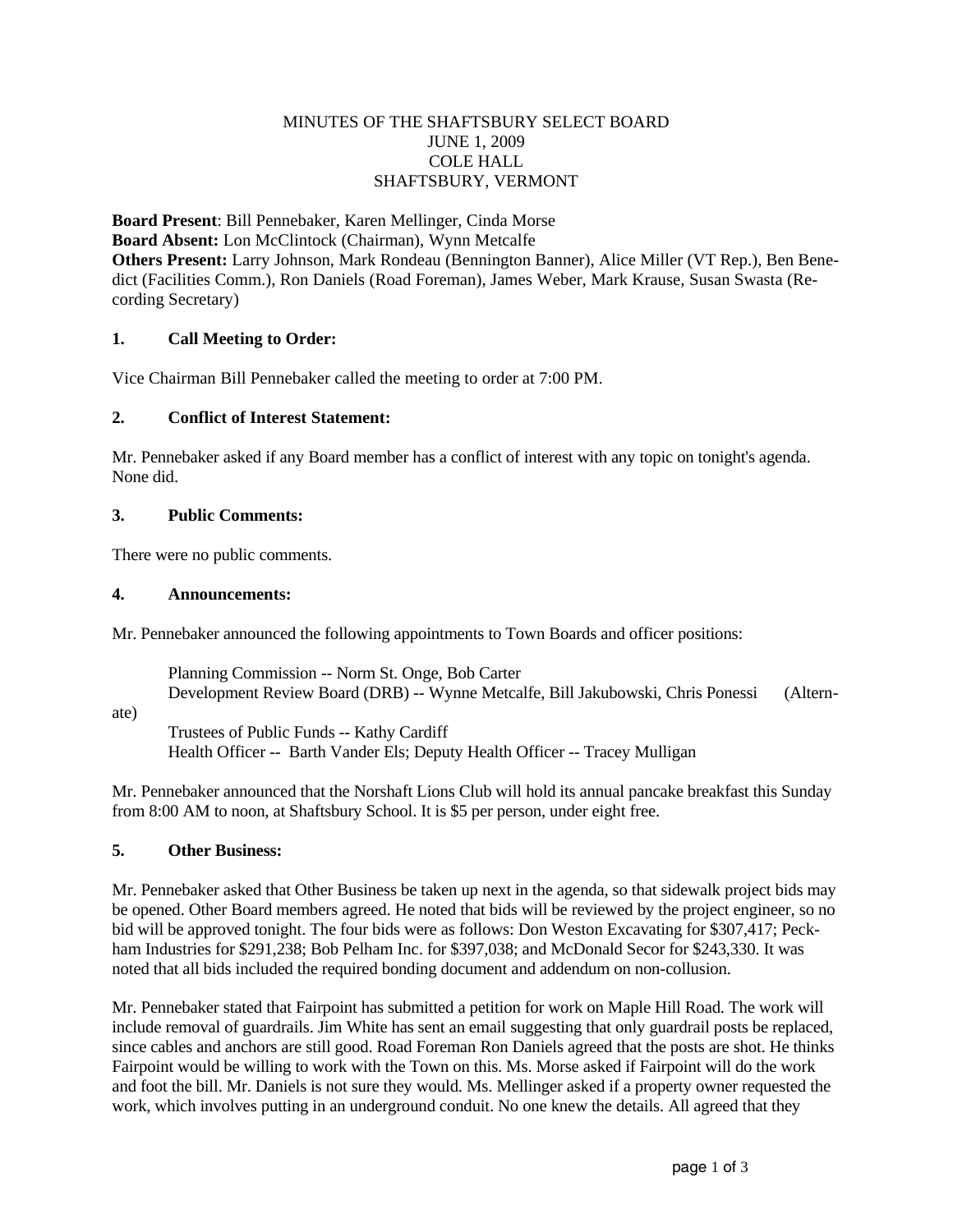should ask questions before signing the agreement. There will be an attempt to contact the property owner for more information.

# **6. Planning Commission Membership Proposal:**

Mr. Pennebaker, a Planning Commission member, reported that the Commission decided that five is a good number of members. They are uneasy about having an even number due to possible tie votes. There was discussion of how this should be resolved, given that a new candidate is interested in serving on the Commission. Other possible Town positions for the candidate were discussed. It was agreed that the Planning Commission will sort it out and come back to the Select Board with a recommendation.

# **7. Budget Report:**

Mr. Pennebaker noted that there is no single page summary from Treasurer Henri Billow this time. Ms. Morse said that she will be happy to talk with Ms. Billow and make sure they have one for this Monday's working session.

# **8. Rock Salt Purchase for Fiscal year 2010:**

Mr. Daniels recommended waiting to decide on salt purchase. He thinks it would not make sense to go with Cargill because American Rock Salt will probably have a lower price increase. The Board agreed to wait.

# **9. Insurance Renewal:**

Mr. Pennebaker reported that insurance will be priced the same as last year if the Town agrees to an early commitment. Ms. Mellinger noted that the renewal date is July 1, so it is not very early. Ms. Morse said that she does not understand all of the renewal contract. She asked if insurance agent Dave Newell included a memo. Ms. Morse also asked if they have an obligation to go out to bid on insurance. She thinks they need to know their options before deciding. It was agreed to postpone the matter until Monday's meeting.

# **5. Other Business (cont'd):**

Ms. Mellinger asked if there is any information on bids for roadside mowing. Mr. Pennebaker replied that he has no information on this.

Ms. Mellinger said she would like to talk about facilities bids that were put out in April. Ben Benedict of the Facilities Committee said that the idea had been to get local contractors to submit bids in order to get some idea of costs. He said that Committee members have been out of town, so they have not come up with a recommendation on bids yet. They should decide in the next day or two. Mr. Benedict will email the decision to Board members, who will then decide whether to handle the decision on Monday or to wait for a televised meeting.

Ms. Mellinger thanked Own Beauchesne for plowing a section of Howard Park for a community garden. She asked anyone interested in a garden plot to get in touch with her.

Ms. Mellinger reported that the Town received a grant for refurbishing the Linda Tilgner Trail. The plan is to build a kiosk, widen the trail, and put in markers.

Larry Johnson asked for an update on the Town Administrator search. Mr. Pennebaker replied that they have made an offer and are waiting to hear back.

#### **10. Minutes:**